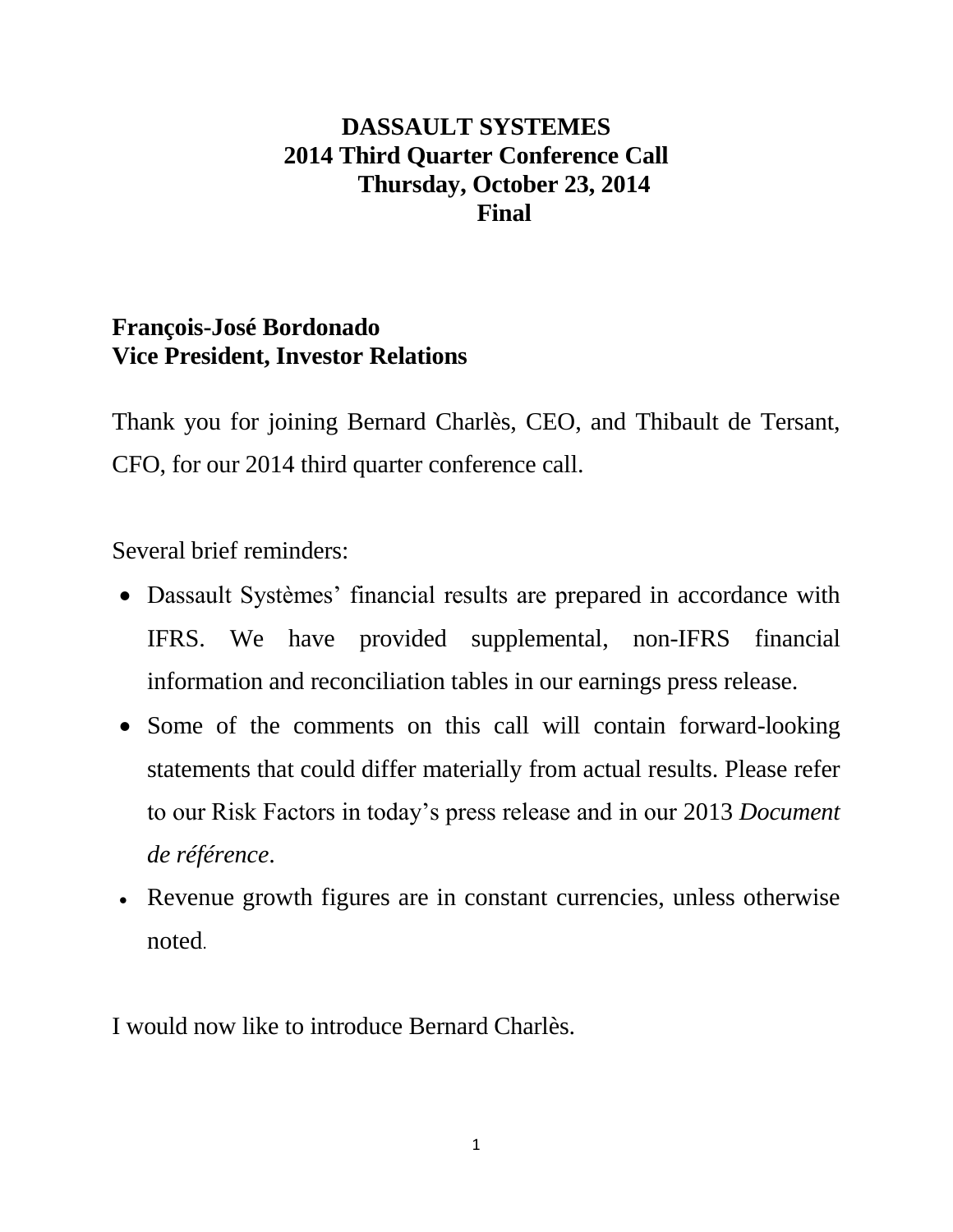### **Bernard Charlès President and Chief Executive Officer**

Thank you.

#### **Overview**

Before commenting on our financial results let me share with you an event I attended earlier this week, the opening of the Louis Vuitton Foundation in Paris. This new glass building is the most recent example of Frank Gehry's architectural genius – in design, in materials and in esthetic and beauty.

We were honored that Frank Gehry said that the Louis Vuitton Foundation building was yet another example of making breakthroughs reality thanks to the contribution of our software solutions for Architecture, Engineering and Construction around CATIA.

For Dassault Systemes, this is what drives us – helping make possible innovation across industries for the betterment of companies and individuals all while harmonizing product, nature and life, in short, sustainable innovation.

With such motivation, we continued on our path of growth, market expansion and focus on operational excellence in this third quarter.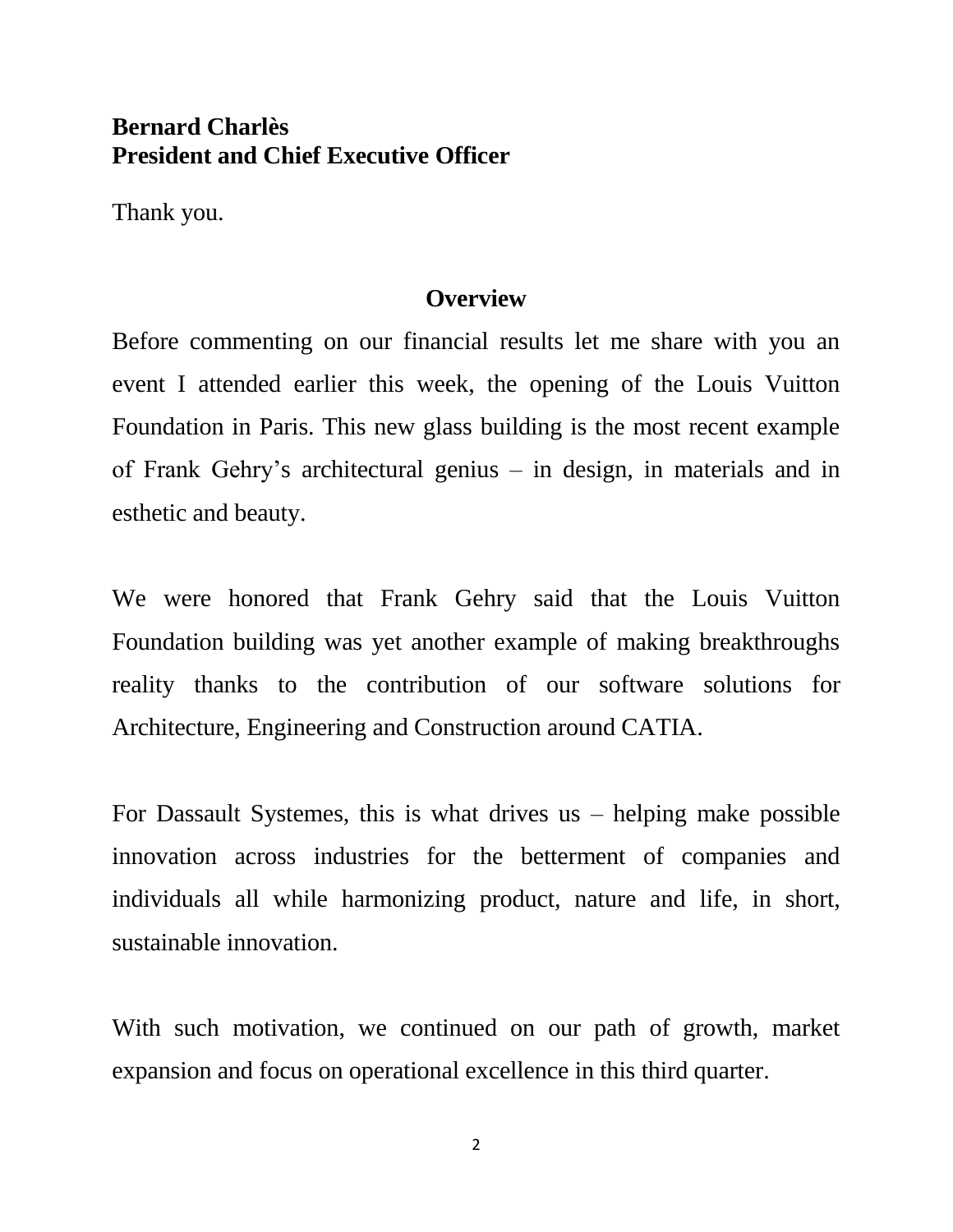We are continuing to prepare our future with our social industry experience strategy:

- $\triangleright$  It is visible in our elevating client engagements– a new way of connecting and demonstrating the value of our solutions;
- $\triangleright$  In the continuing strengthening of our large account sales channel;
- $\triangleright$  In the very significant addressable market expansion with BIOVIA focusing on scientific innovation markets;
- $\triangleright$  In manufacturing, bringing together a unique, end to end offer with Quintiq now becoming part of our DELMIA brand along with Apriso last year to better serve our industries;
- $\triangleright$  And finally with our continual focus on improving how we operate across the Company.

Looking at our financial objectives, while we are certainly mindful of the fluctuations in the market, and reduced economic growth projections in certain countries, we are comfortable with our fourth quarter and full year outlook and therefore are reaffirming them. We are adding Quintiq and fine-tuning our currency assumptions as Thibault will cover shortly.

So let's move to our financial performance in more detail.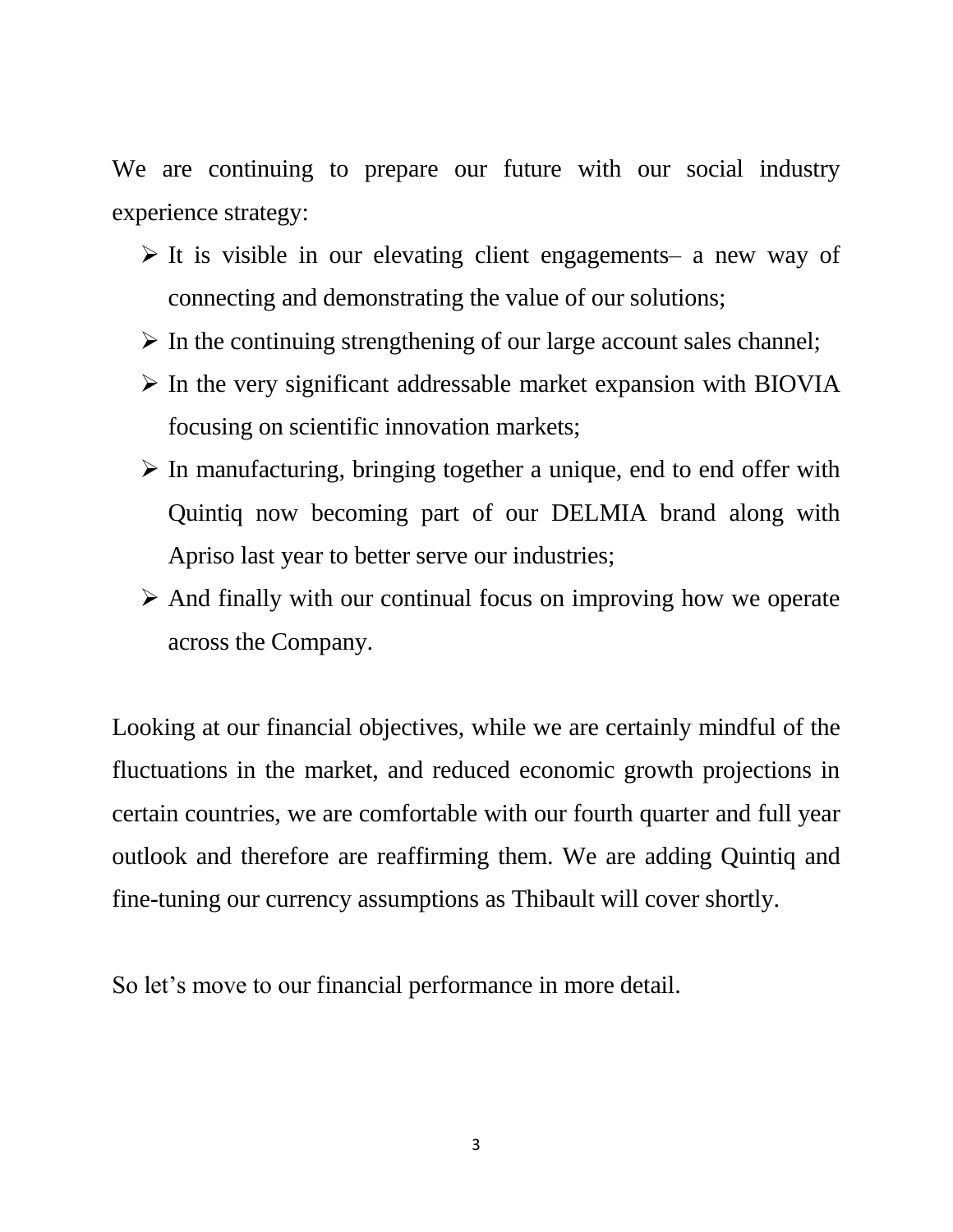### **Third Quarter 2014 Financial Highlights**

The third quarter 2014 was a period of solid financial performance. Revenue was well in line with our objective, and operating margin and EPS were slightly ahead.

We have said that 2014 would be about organic new licenses revenue growth and it is – up 14% in the third quarter and 9% year-to-date in constant currencies. We were particularly pleased to note the performance of our direct sales. I said last quarter that we were starting to see some traction and initial results from our investments here – and we are, indeed.

Second thought to keep in mind about our financial performance – our earnings dynamic is much stronger than the reported figures indicate as we are absorbing significant currency headwinds in 2014. Excluding currency effects, EPS is higher by 7% in the quarter and 9% year-to-date.

### **Software Revenue by Brands**

Looking at our results by brands, we will continue to operate internally from a brand perspective  $-$  it guides our roadmap of what we want to build for users. At the same time we are evolving the customer dialogue so that we are focused on a more comprehensive approach to addressing their critical business issues with our industry solution experiences.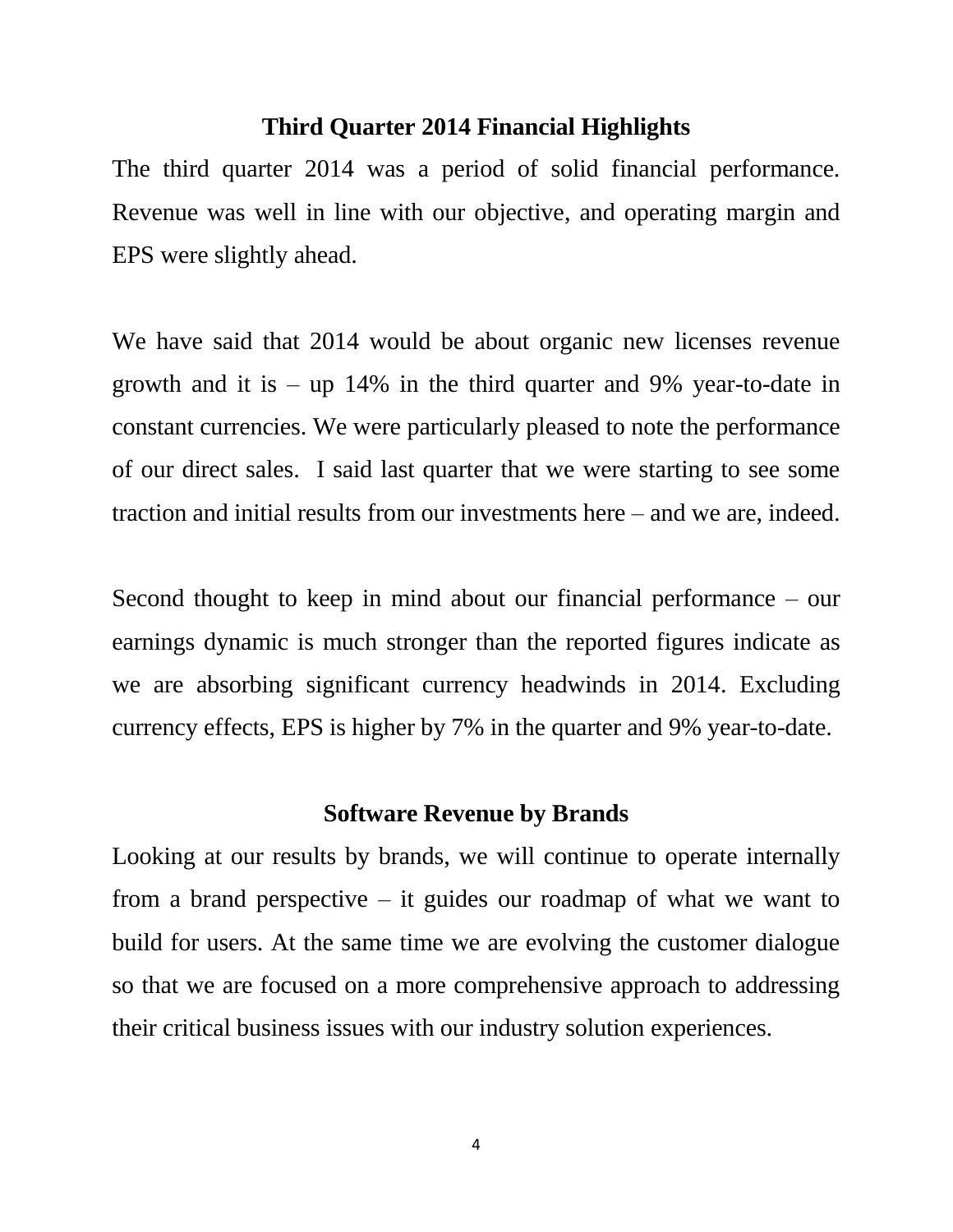As you can see we had good performances across a number of our brands – CATIA and ENOVIA both delivering strong growth in new licenses revenue in the quarter and year-to-date. Through the first nine months of the year new licenses revenue is up 19% for CATIA and 28% for ENOVIA in constant currencies.

Looking at total revenue, both SIMULIA and SOLIDWORKS were up double-digits in the third quarter. SIMULIA is doing well in a number of industries and seeing very strong demand in transportation and mobility especially. SOLIDWORKS benefited from unit growth, multi-product sales and solid pricing.

#### **Revenue by Region**

Moving to a regional review, let's begin with the Americas. We are encouraged by the improvement underway in our direct sales channel which focuses on large accounts. New licenses activity was up sharply in the Americas.

In Europe, we did see a noticeable shift in the third quarter in some geos which had been strong in Q2, particularly Germany. And of course, Russia was weak. At the same time there were areas of improving performance including Southern Europe and Northern Europe.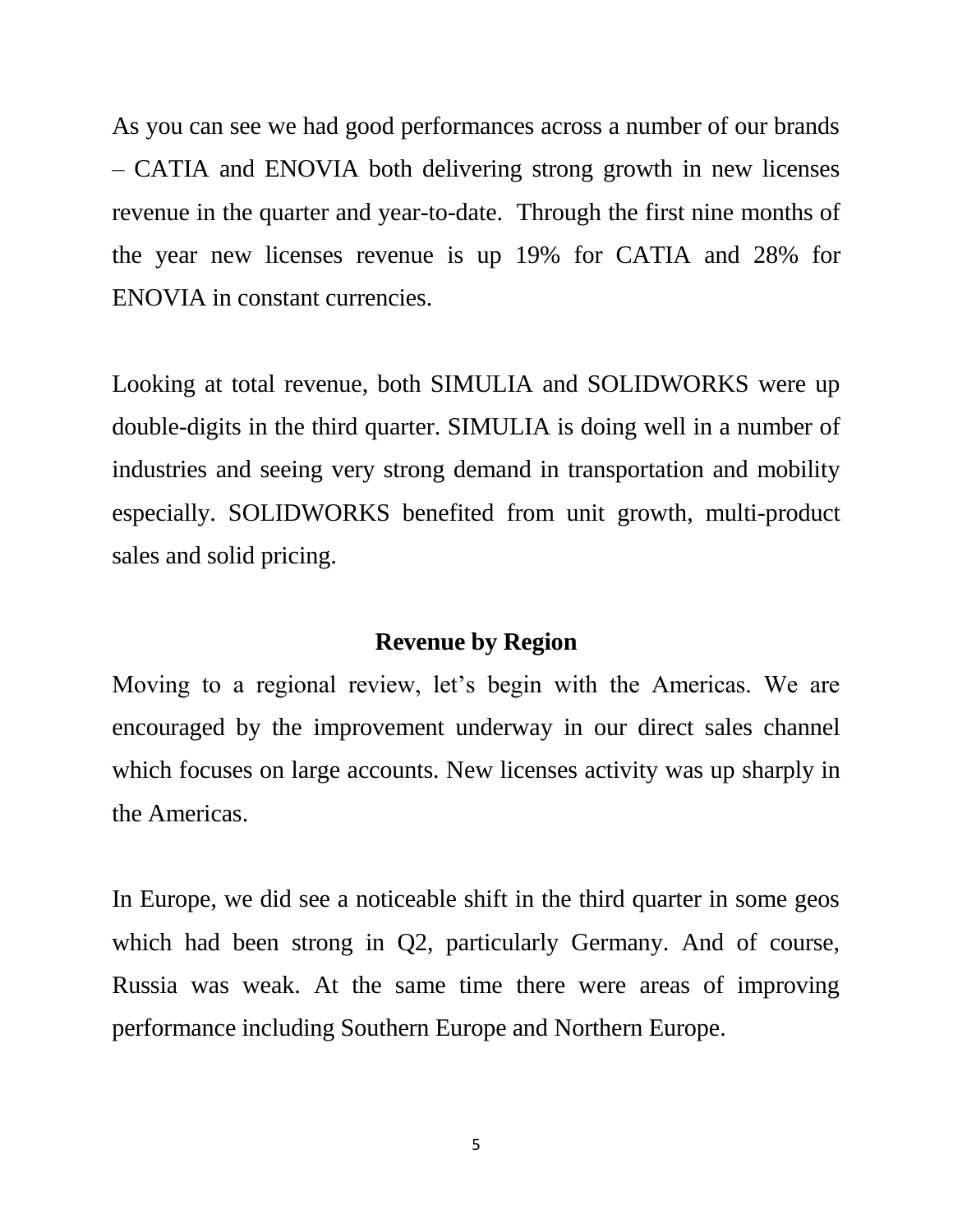Asia had a strong performance – in total and organically. This is the continuation of the trend since the start of the year. Multiple countries delivered good growth including Korea, India, China and Japan, which I will cover in more detail shortly. It should come as no surprise that our largest brand is a key driver in this region, well supported by most of our solutions.

### **Large Account Sales**

Our social industry experience strategy encompasses a new way of engaging with our customers. It is based upon providing a common link to all the dialogues we have with our clients – aligning our capabilities in a way that most clearly resonates with the perspectives customers take in running their businesses to deliver a successful end-consumer experience.

To have that engagement we have been strengthening our sales channels, most notably our direct sales organization – to have the appropriate coverage of the different industries, to ensure that we have the right person leading the client engagement and then providing that engagement leader with the right level of brand and technical support. We have been doing this on a progressive basis around the world and will continue to do so.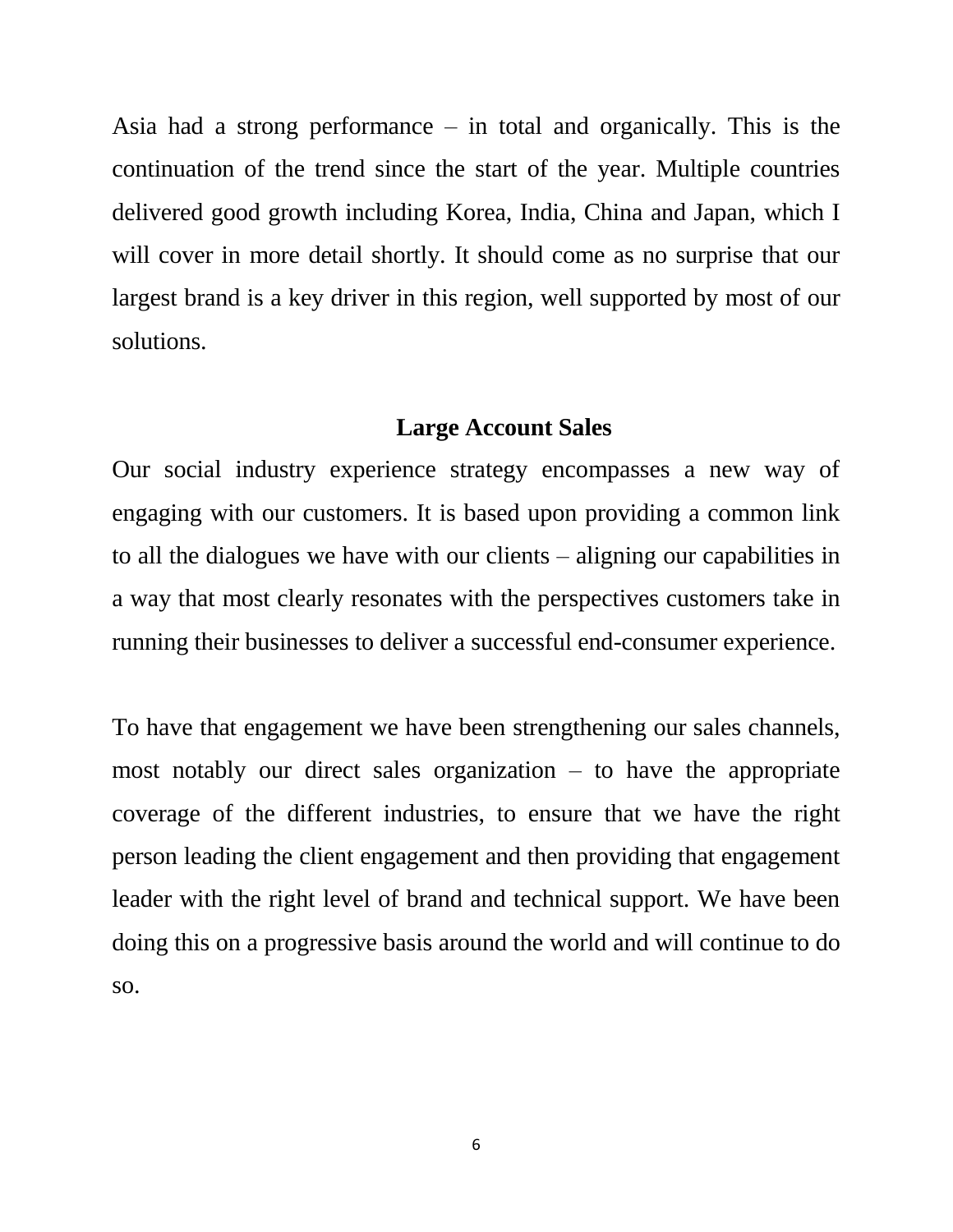In the third quarter large accounts new licenses revenue were up 40% in constant currencies As we look across our 12 geos, the pay-off is starting to show this year in North America, the United Kingdom, China, India and Japan. Korea has for some time been performing very well in this area.

At the same time we have invested in our direct sales channel for large accounts over the last two years, we have been working with the industry, R&D and brand teams to transform how we sell and what we sell to our target industries. As we discussed last quarter, we now have introduced 40 industry solution experiences.

Turning to customer engagements, last quarter I shared with you that Barilla selected our 3DEXPERIENCE platform and Perfect Package. And BNP Paribas chose our 3DEXPERIENCE platform and Factory Innovation Solution to speed their time to market an estimated 20%.

This quarter Pratt and Whitney Canada selected our 3DEXPERIENCE platform, based upon our V6 architecture, including CATIA, ENOVIA, SIMULIA and EXALEAD applications with the objective of unifying marketing, engineering, operations and customer service on one single enterprise innovation platform. It represents a very significant IT simplification, with a 33% expected reduction in business applications,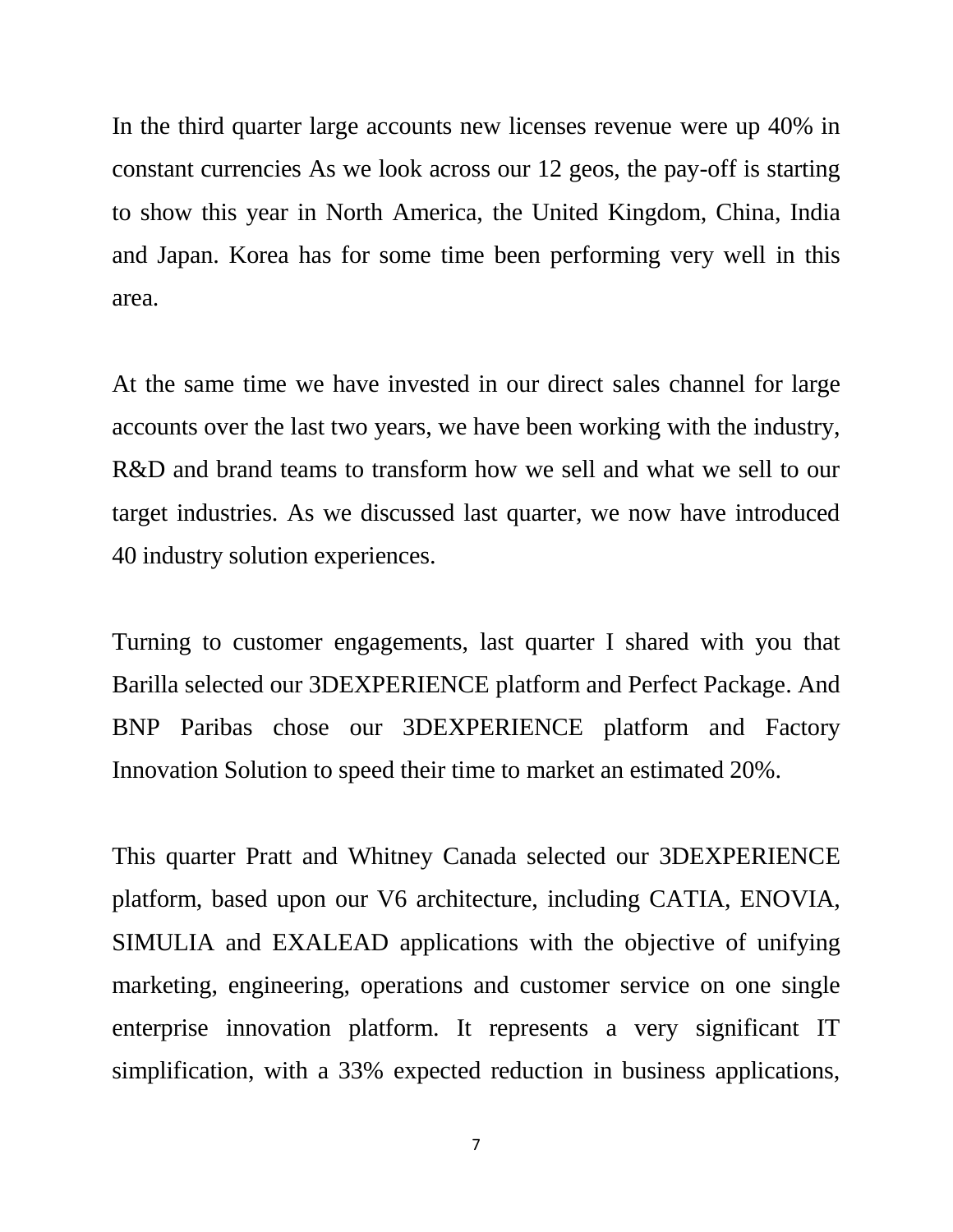the reduction of 25 bill-of-material sources to one, single BOM with multiple views, and the phase-out of numerous legacy systems in total.

#### **JAPAN**

We have had a great year in Japan, with a significant increase in investments among companies, visible across our three sales channels.

Japan as you may know represents an important component of our business in Asia. We have a leading presence with automotive OEMs and suppliers and are growing our business with companies in the High Tech, Industrial Equipment and Life Sciences industries.

A recent win was with AMADA, a manufacturer of metalworking machinery and devices. They selected Dassault Systèmes for three key reasons: first to enable global design management, second, to secure engineering data sharing and third, to reduce costs as a result of being able to better coordinate product sourcing in conjunction with design.

#### **BIOVIA**

With both internal initiatives and our external investments, we are deepening our coverage of core industries and broadening our offer for new industries. Our new brand called BIOVIA represents a very significant expansion of our capabilities to serve scientific-focused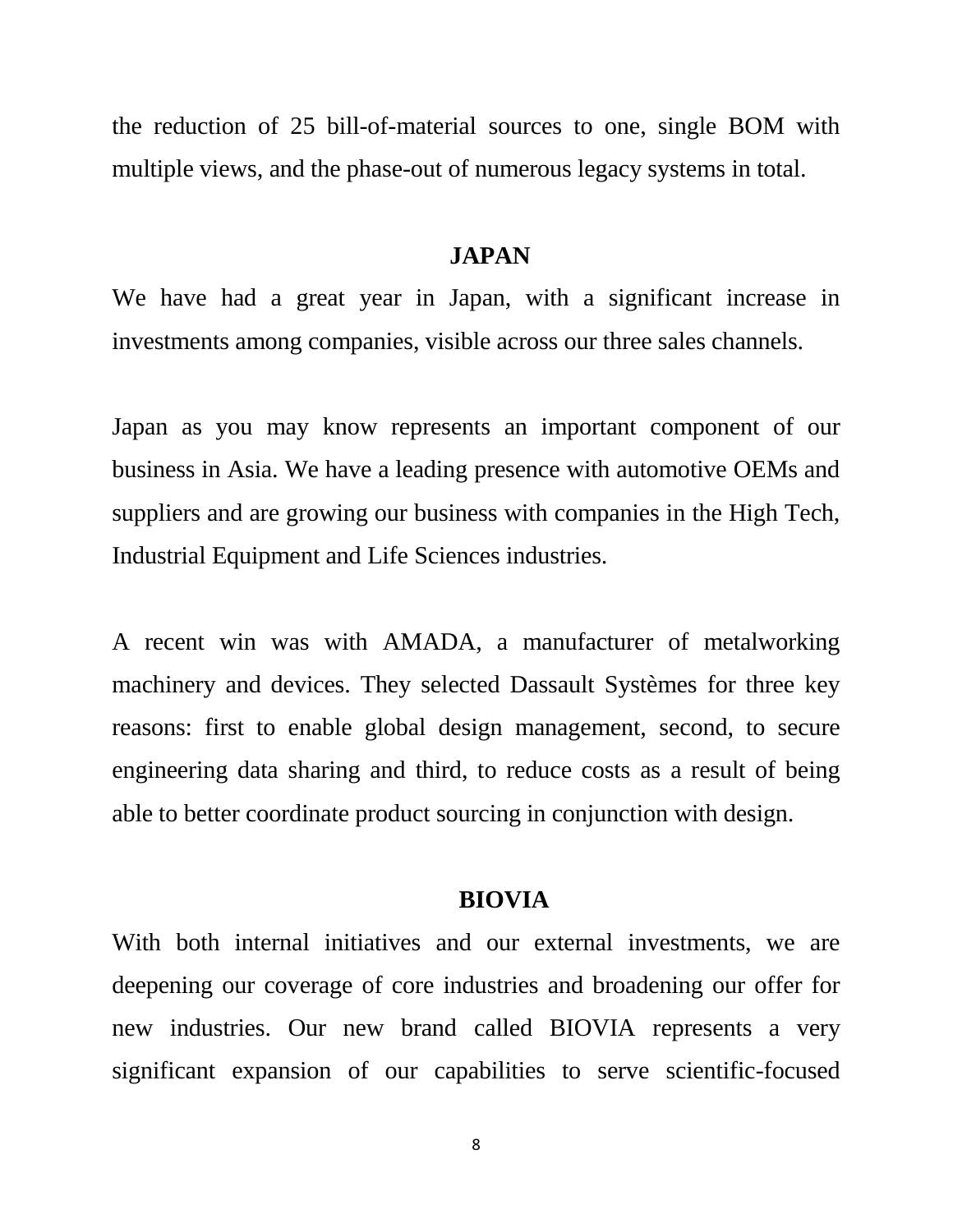innovation industries thanks to the deep expertise we have acquired in chemistry, biology and materials sciences; and it represents an important extension of our addressable market. With its materials science expertise, BIOVIA is important to our core industries and its clients include some of our largest customers in aerospace for instance.

BIOVIA is off to a good start this year, delivering a solid performance in the third quarter. And it is well on track to meet its financial outlook for the full year.

Key wins in the third quarter included MedImmune in the United States, AstraZeneca's biologics research and development arm, and Kelun Pharmaceutical in China, among others.

Finally, in our third quarter presentation, we highlight that Professor Amano, a Physics Nobel prize winner, is a user of BIOVIA's Materials Studio, former Accelrys.

#### **DELMIA**

In addition to introducing a new brand with BIOVIA, we have transformed our DELMIA brand in a very significant manner encompassing global industrial operations.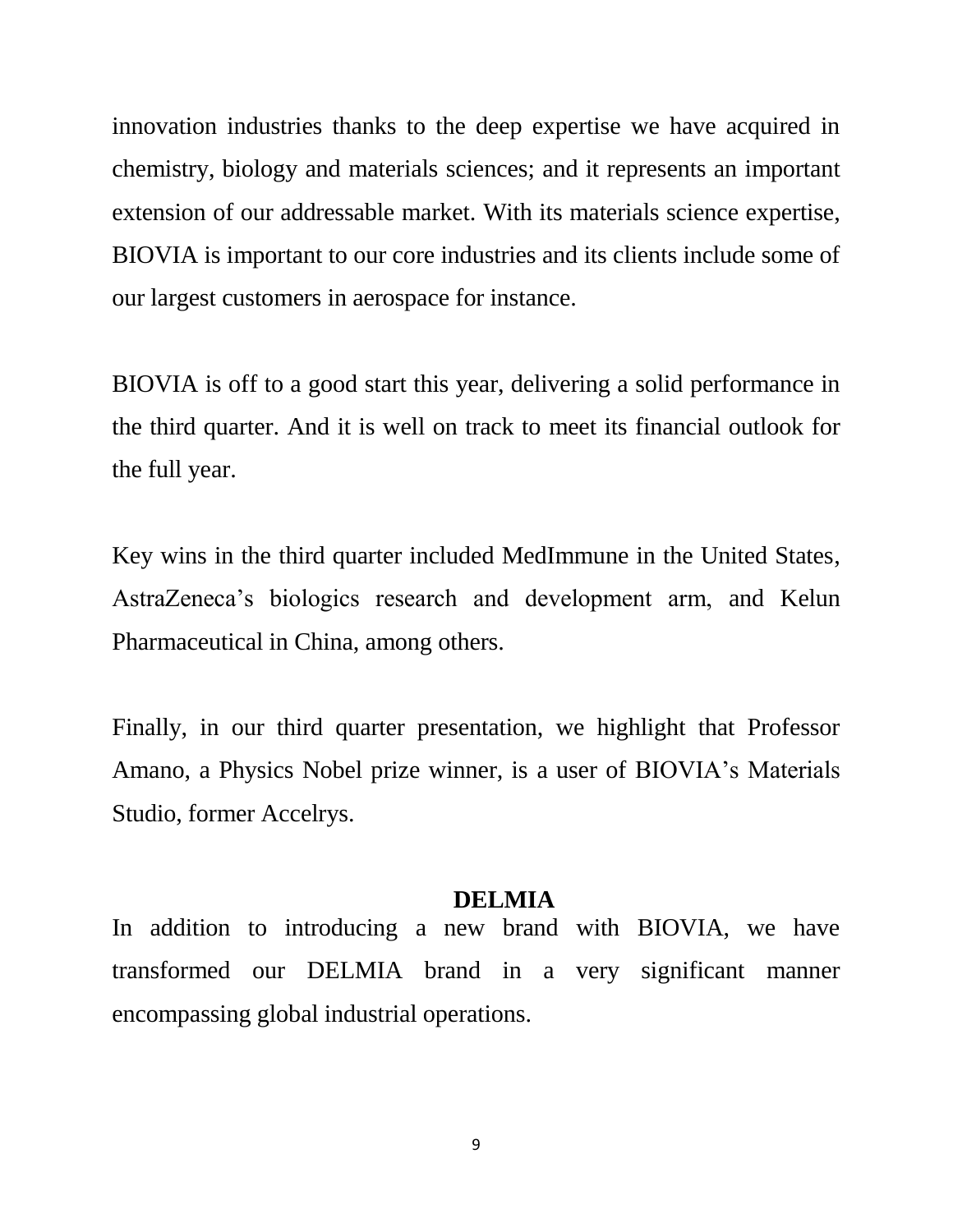It now has an end to end reach, beginning with digital manufacturing resource engineering to manufacturing operations management to now include supply chain planning and optimization with Quintiq which closed on September  $9<sup>th</sup>$  of this year. We have a very exciting opportunity in front of us to cross sell and to bring these different applications to our client base. The technology we are adding is second to none, so there is no question that this opens up a significant opportunity in manufacturing for us.

Quintiq is extending our capabilities to work with companies in new domains we did not touch before – in production planning and optimization, in workforce optimization and in logistics optimization. And to reach new companies we did not work with before.

Quintiq has established a strong reputation with industry leaders in diverse industries including:

- Aluminum producers responsible for 80% of the world's rolled aluminum;
- Aerospace, with its workforce optimization technology, which is responsible for the rostering of air traffic controllers managing 65% of the world's airspace;
- In the rail industry, where it works with two of the top three players in Europe;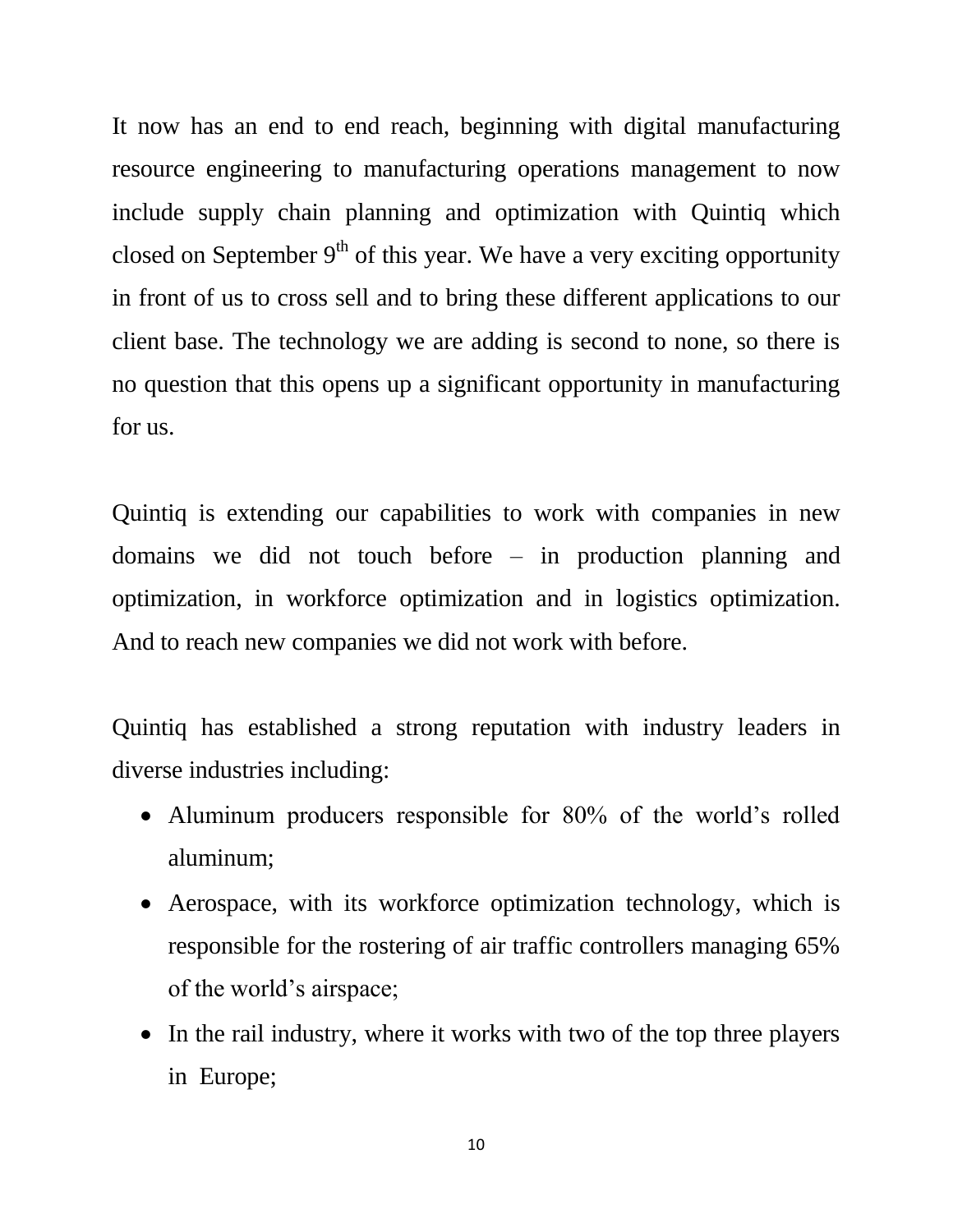• And in distribution, where Quintiq works with two of the world's top three delivery companies, carrying over one million packages per day.

Quintiq is on a track to deliver strong revenue growth in 2014, about 85 million euros in total, compared to 70 million euros in 2013.

Thibault will have more to add here with respect to its contribution to Dassault Systèmes so let me turn the call over to him now to review our financial performance, outlook and Quintiq in greater detail.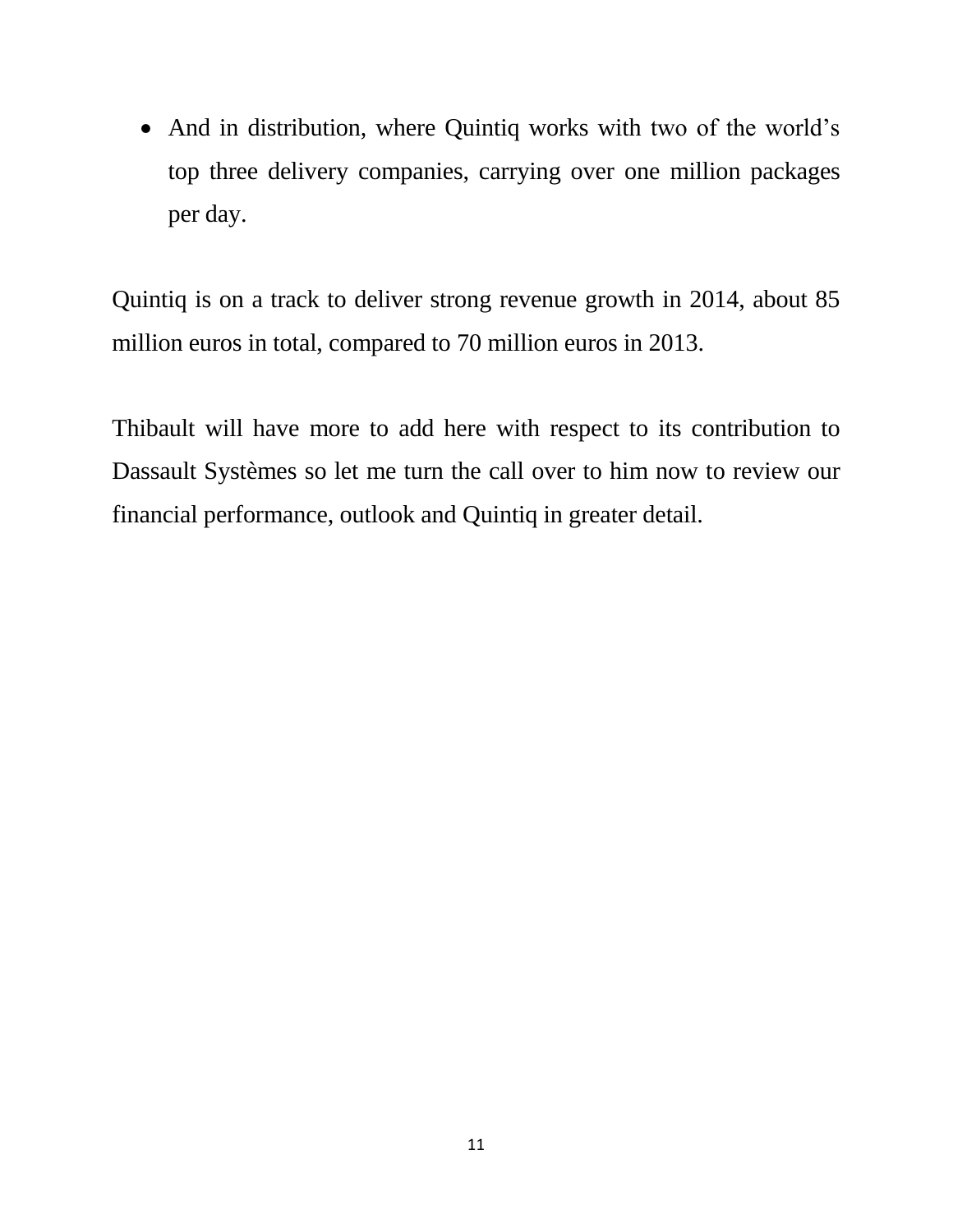# **Thibault de Tersant Senior EVP and CFO**

Good afternoon and good morning to all.

# **IFRS/non-IFRS Differences and Constant Currency Revenue Growth Comparisons**

My comments today are based upon our non-IFRS financial results. In our press release tables you can find the reconciliation of our non-IFRS to IFRS data. In addition, revenue growth rates are stated in constant currencies.

## **Overview**

All in all it was a solid quarter from a number of aspects including revenue, operating performance and cash flow. And in the context of the softening macro backdrop, particularly in Europe, we are certainly pleased.

Looking ahead we have had an ambitious plan for the fourth quarter in our guidance. Despite the softening that has taken place, we believe we are in the position to reaffirm our business outlook for the fourth quarter, and, in turn, our full year financial objectives.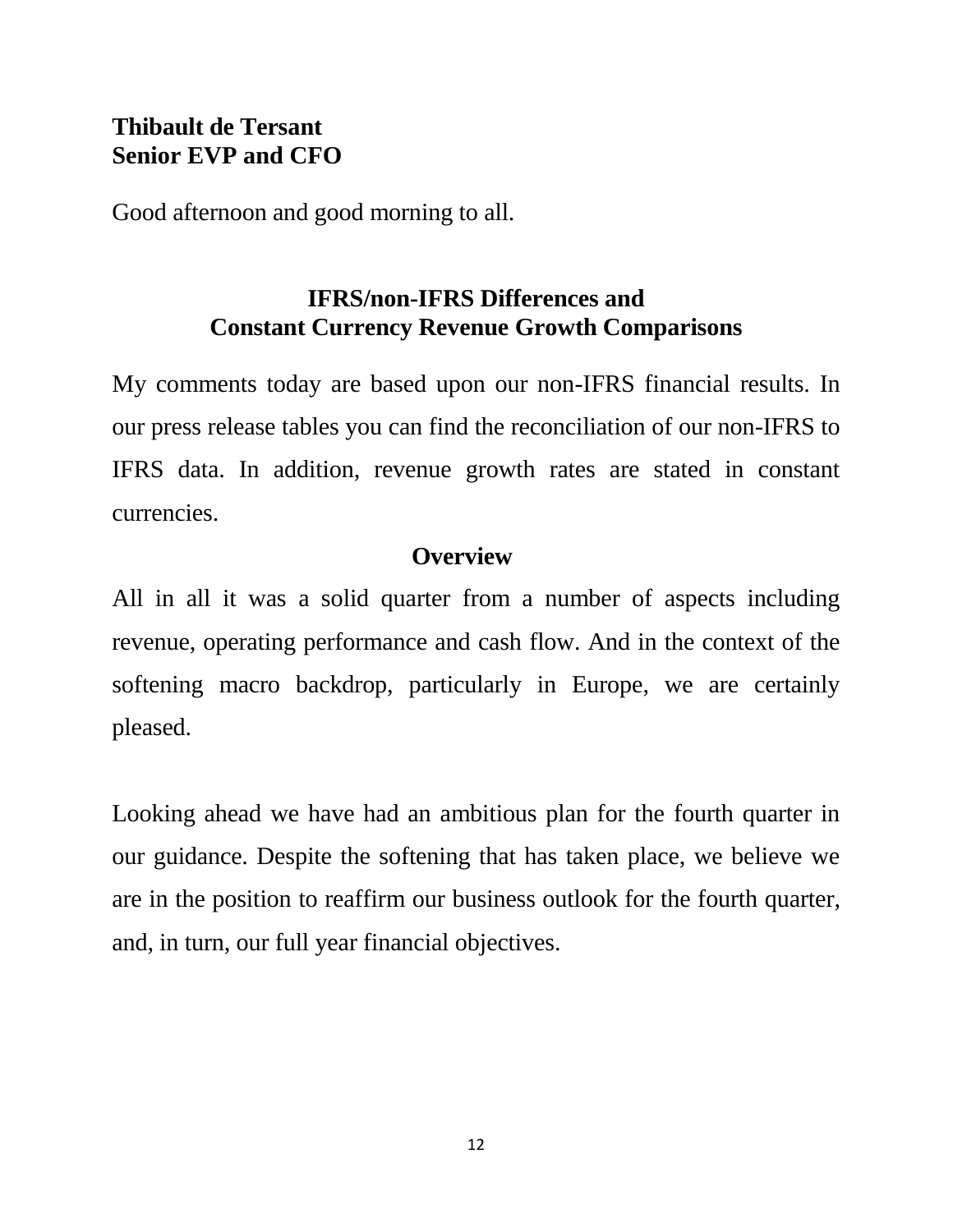Therefore, we are updating our financial objectives to add the Quintiq acquisition and the better evolution of currency in Q3 and to reflect updated currency exchange rate assumptions for the fourth quarter.

And finally, we have shared with you at the outset of the year key goals in terms of growth and operational management. Given our progress through the first nine months of this year we are in a very good position to reach them.

#### **Software Revenue**

Turning now to our software performance, there are several key takeaways:

 First, we saw a very solid growth in new licenses revenue in Q3, up 14% on an organic basis and up 9% year-to-date in constant currencies. We were particularly pleased by the results of our direct sales – both for the third quarter and the nine months, where we have been making important, progressive changes over the last two years as Bernard reviewed today. And from a brand perspective, both CATIA and ENOVIA recorded double-digit new licenses revenue growth in the third quarter, and year-to-date, which is up, respectively, 19% and 28% in constant currencies – all organic.

 Second, with respect to recurring software revenue we continue to benefit from a high level of renewals with customers, additional contracts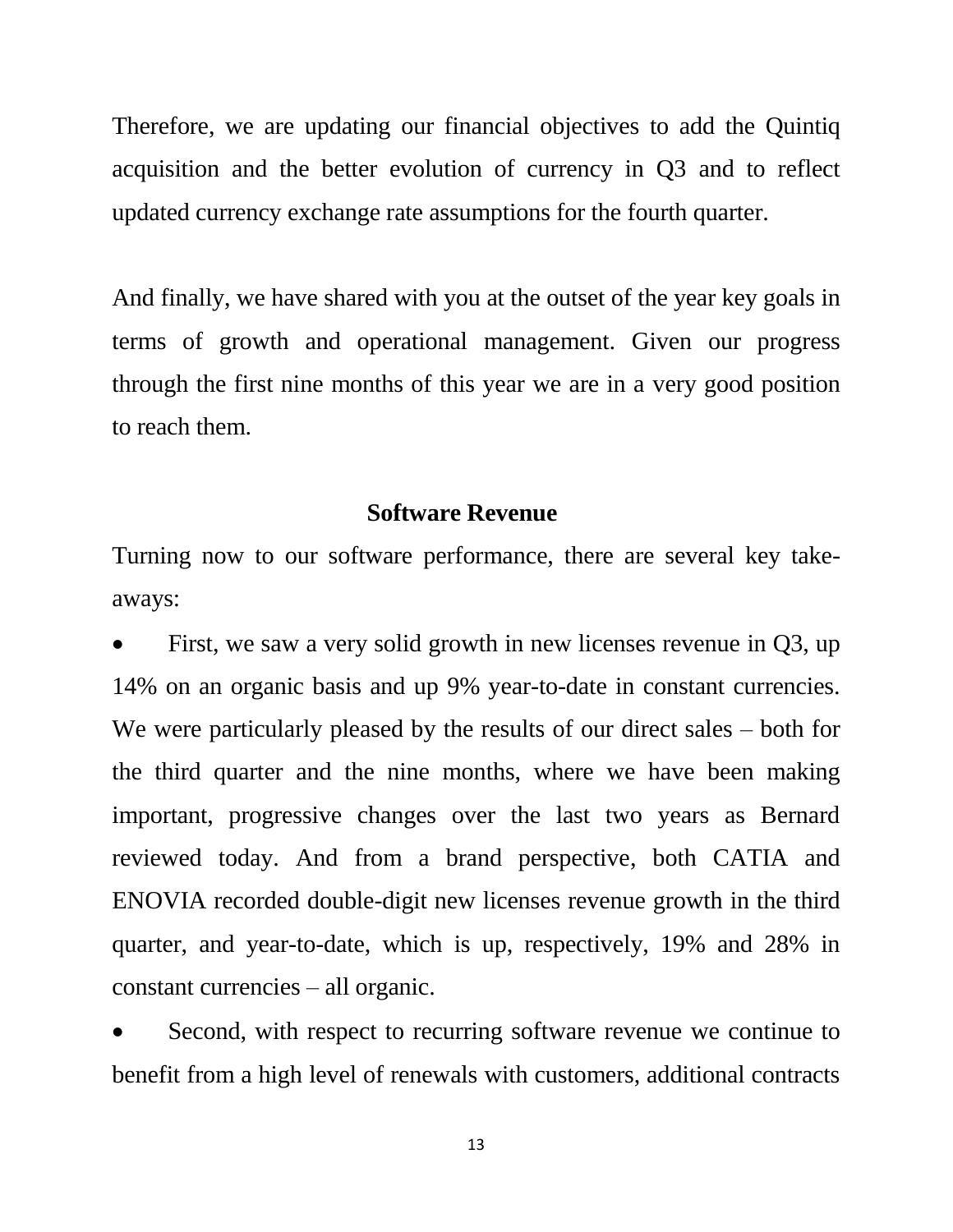under maintenance and year-over-year growth. On the rental side the results were mixed with some usage adjustments as anticipated. SIMULIA, the largest portion of our rental activity, had strong results. All in all, organic recurring software revenue grew 5% in constant currencies in the third quarter and for the first nine months. Recurring software revenue represented about 74% of our total software revenue year-todate.

### **Services and Other Revenue and Gross Margin**

Turning to services and other revenue the key focus has been on improving the contribution of services to our operating performance. The components to drive this improvement have come from: first, shifting the mix of services activities and here our acquisitions have been of significant help. And second, focus on improving our service operations from an organic perspective. In combination, our services gross margin was 16.6% year-to-date.

We are on track to reach our full year goal, with the 8.3 percentage points of improvement already achieved through the first nine months.

Looking back, our services gross margin has improved from 5.8% in 2012, to 11.9% in 2013 and we look forward to reporting our 2014 results next quarter.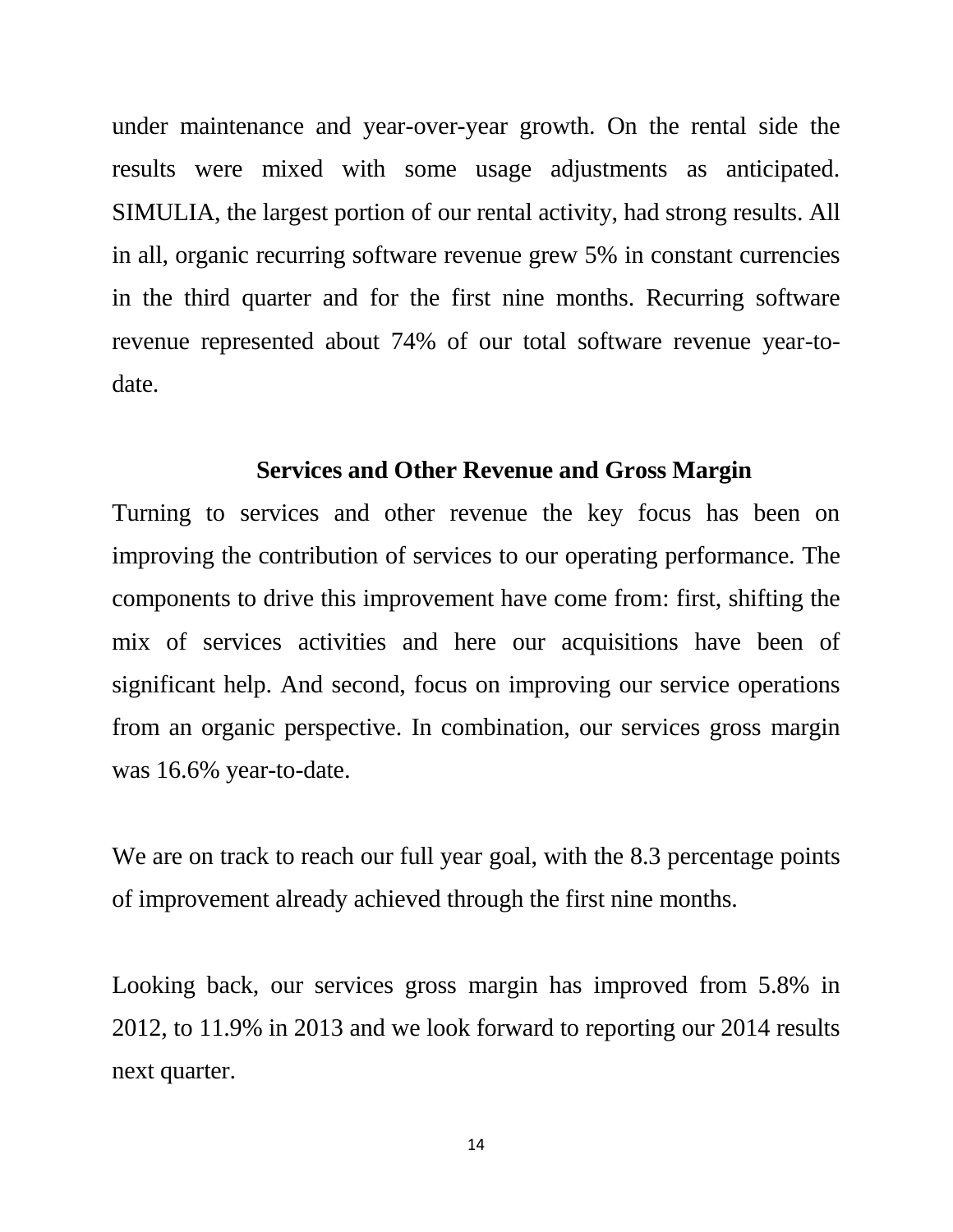### **Operating Income, Operating Margin and Earnings**

Our focus on operational improvements extends to our global operations. A key financial goal this year has been to increase our organic operating margin to help mitigate the dilutive impact of acquisitions. We are well on track here with 150 basis points of organic operating margin progression year-to-date.

During the third quarter, non-IFRS EPS increased 2% as reported and 7% excluding currency effects. Year-to-date, the headwinds have been stronger with a negative currency impact of 9 percentage points on non-IFRS EPS and almost the same level of impact on our non-IFRS operating income growth.

## **Cash Flow and Balance Sheet**

Let me make a few comments on capital allocation and cash flow:

- First, the largest use of cash this year has been for acquisitions, and reflects the fact that we are in the early years of our 3DEXPERIENCE journey. Excluding cash acquired, we have invested just under one billion euros this year.
- Second, we have been more active in share repurchases to better manage our share count. Year-to-date, we have used 151 million euros for repurchases compared to the 48 million of cash received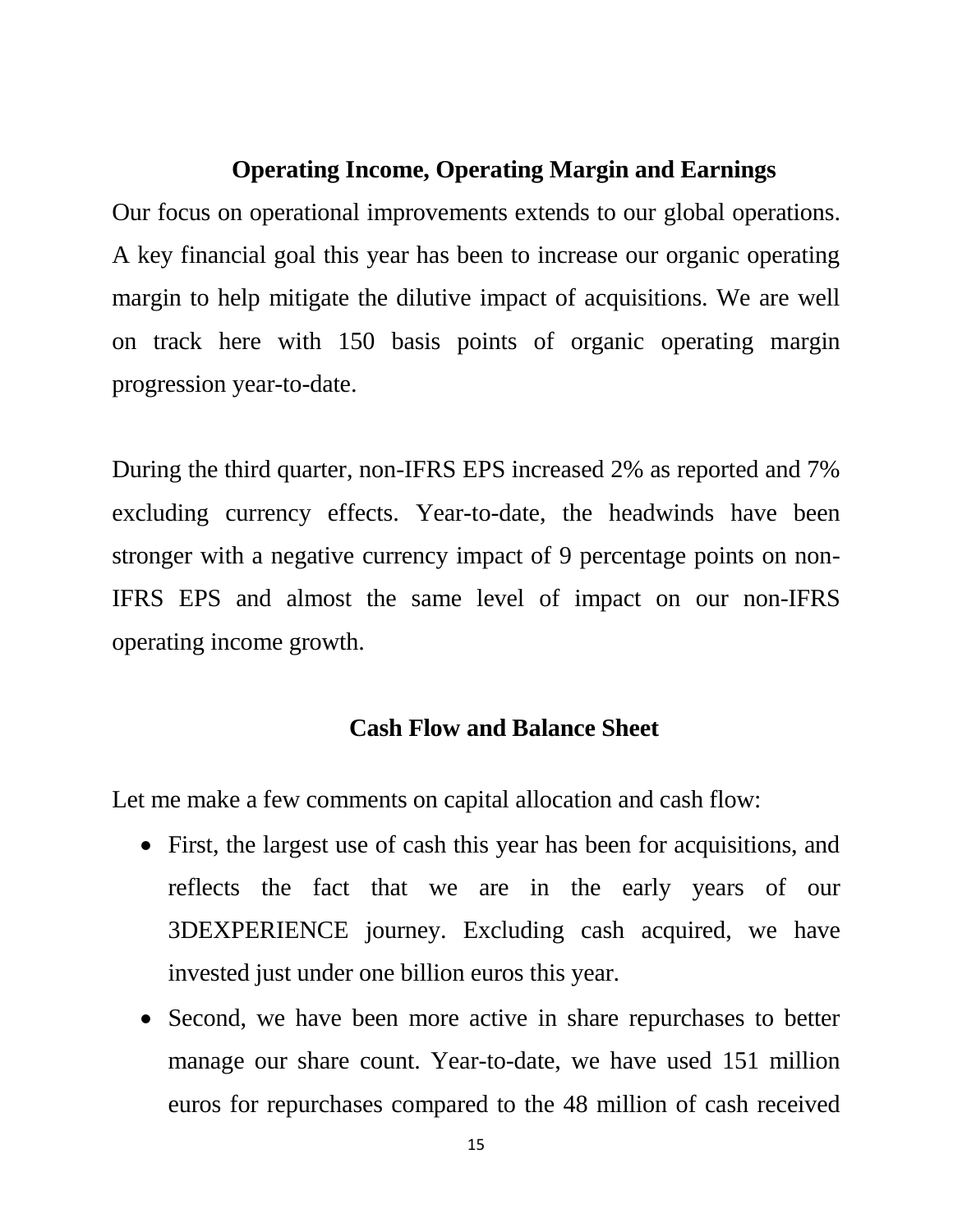for stock options exercised. We have repurchased 3.4 million shares through Sept  $31<sup>st</sup>$ .

- And third, our dividend, payable in cash or in shares, used 32 million.
- Our net operating cash flow increased to 90.1 million euros in the third quarter and 445 million euros year-to-date.
- Unearned revenue increased 15% on an organic basis and excluding currency effects, compared to the year-ago period.

Now, let me move to our financial objectives for the fourth quarter and full year, both of which are presented in our earnings press release and in our quarterly presentation.

# **Reconfirming Full Year Financial Objectives Updating for Quintiq acquisition and Currency**

Looking at our full year guidance, we are reconfirming our 2014 financial outlook despite the slowing macro in Europe, updating for currency and also adding Quintiq.

Moving now to the details, our 2014 revenue growth objective range increases 1 percentage point to 15 to 16% in constant currencies. The reported revenue range moves up 35 million to 2.325 to 2.335 billion euros.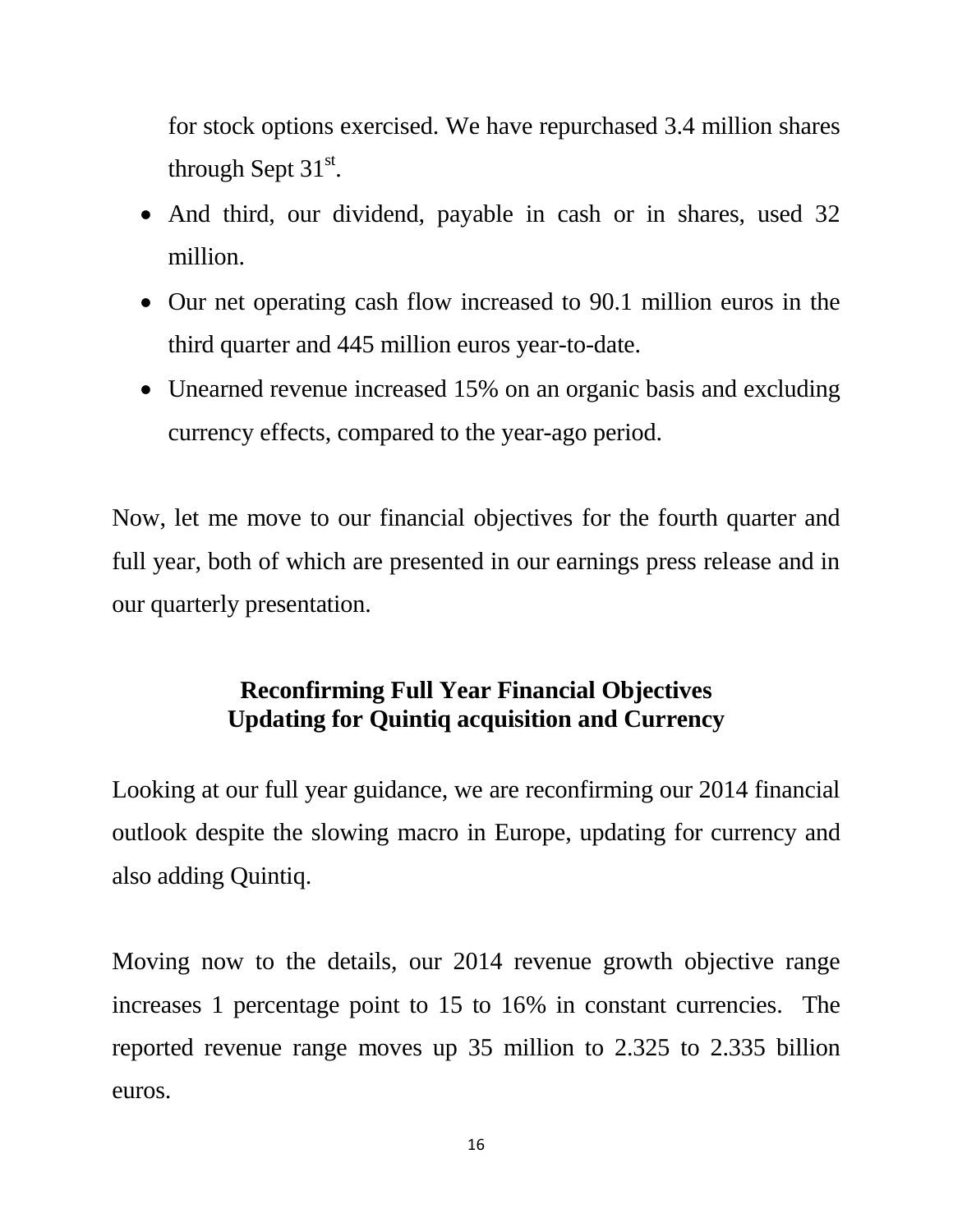- By size, Quintiq is the largest portion of this increase with an assumption of a 29 million euro revenue contribution, of which 22 million euros for the fourth quarter and 7 million euros coming from the third quarter. Looking in more details at Quintiq, let me remind you of its revenue mix last year which was about 60% software and 40% services for the full year 2013 and that is a reasonable mix for you to assume.
- Second, from a currency evolution perspective, we have a net addition of 9 million euros in total:
	- o With a 6 million euro positive impact to our Q3 results;
	- o Combined with a 7 million euros estimated positive impact in Q4 from the strengthening of the US dollar, offset in part by an estimated 4 million euros negative impact in Q4 from several emerging markets' currencies.

On the earning side:

- We are introducing a range of 1.75 to 1.80 euros, with the low end our prior objective.
- The range reflects the higher third quarter contribution of 3 cents.
- In addition, we have a higher Q4 currency impact of 1 cent which is offset by a one cent improvement.
- We expect Quintiq to be neutral to our non-IFRS EPS in Q4 as I mentioned earlier.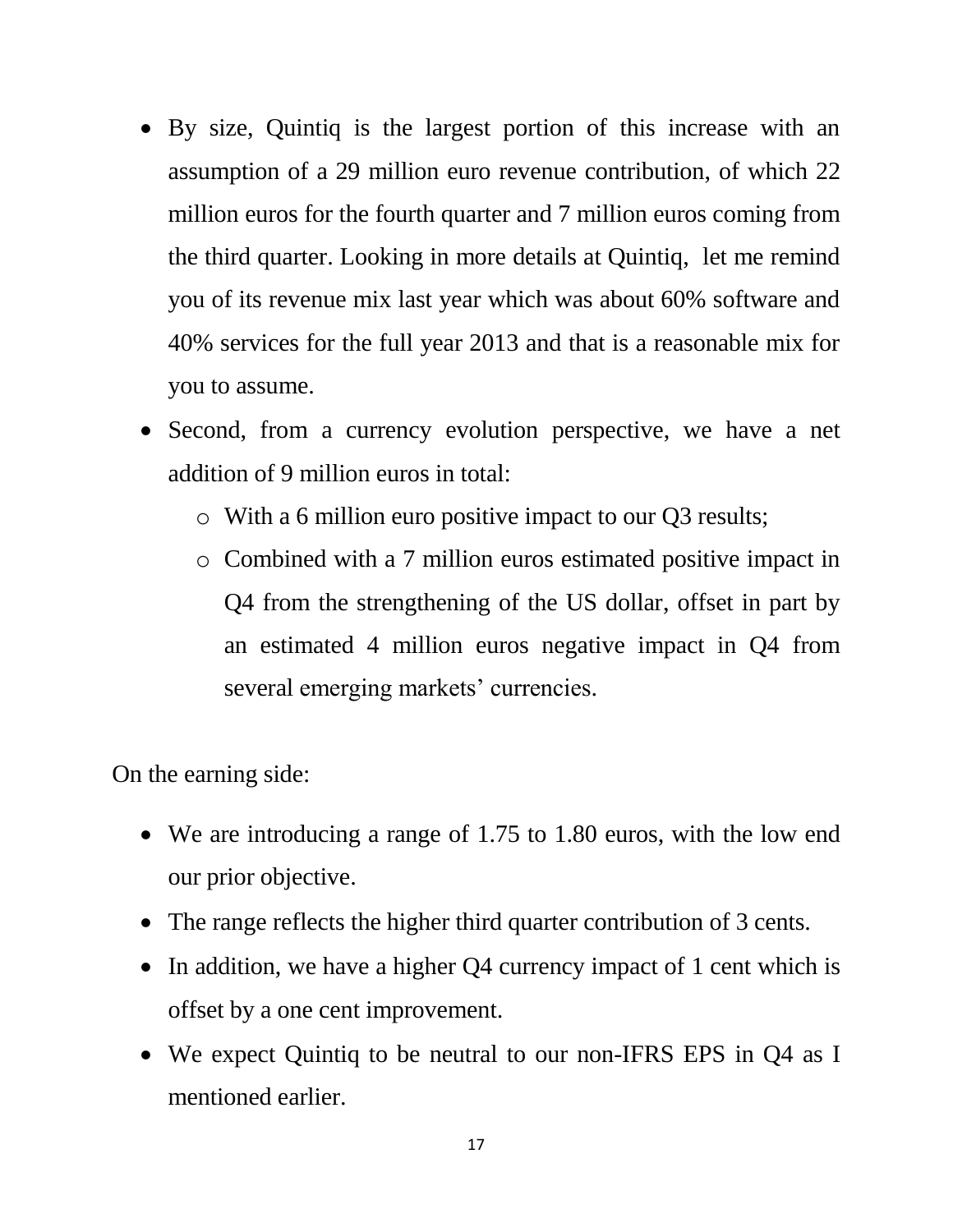With respect to our non-IFRS operating margin, our target is tightened to about 29.5%, compared to 29.5% to 30%, previously. This assumes an estimated dilutive impact from acquisitions and divestitures ranging from 210 to 230 basis points during the year and also about a 140 to a 150 basis points impact from the yen and other currencies.

So now to recap for 2014:

- Our non-IFRS revenue growth objective is 15-16% in constant currencies;
- Our non-IFRS EPS growth objective is 8 to 10% excluding currency effects;
- And our goal is to generate about 150 basis points expansion of non-IFRS organic operating margin to partially offset dilution from acquisitions and also currency headwinds. Based upon our progress to date we are right on target and on our plan to expand the underlying non-IFRS organic operating margin to about 33%.

For 2015: Concerning the dilutive impact of acquisitions, I would like to help factor these acquisitions, mainly Quintiq and BIOVIA in 2015, which is our point. Of course, we will continue to deliver organic margin improvement and we are confident to offset this impact in 2015.

Let me now turn the call back to Bernard.